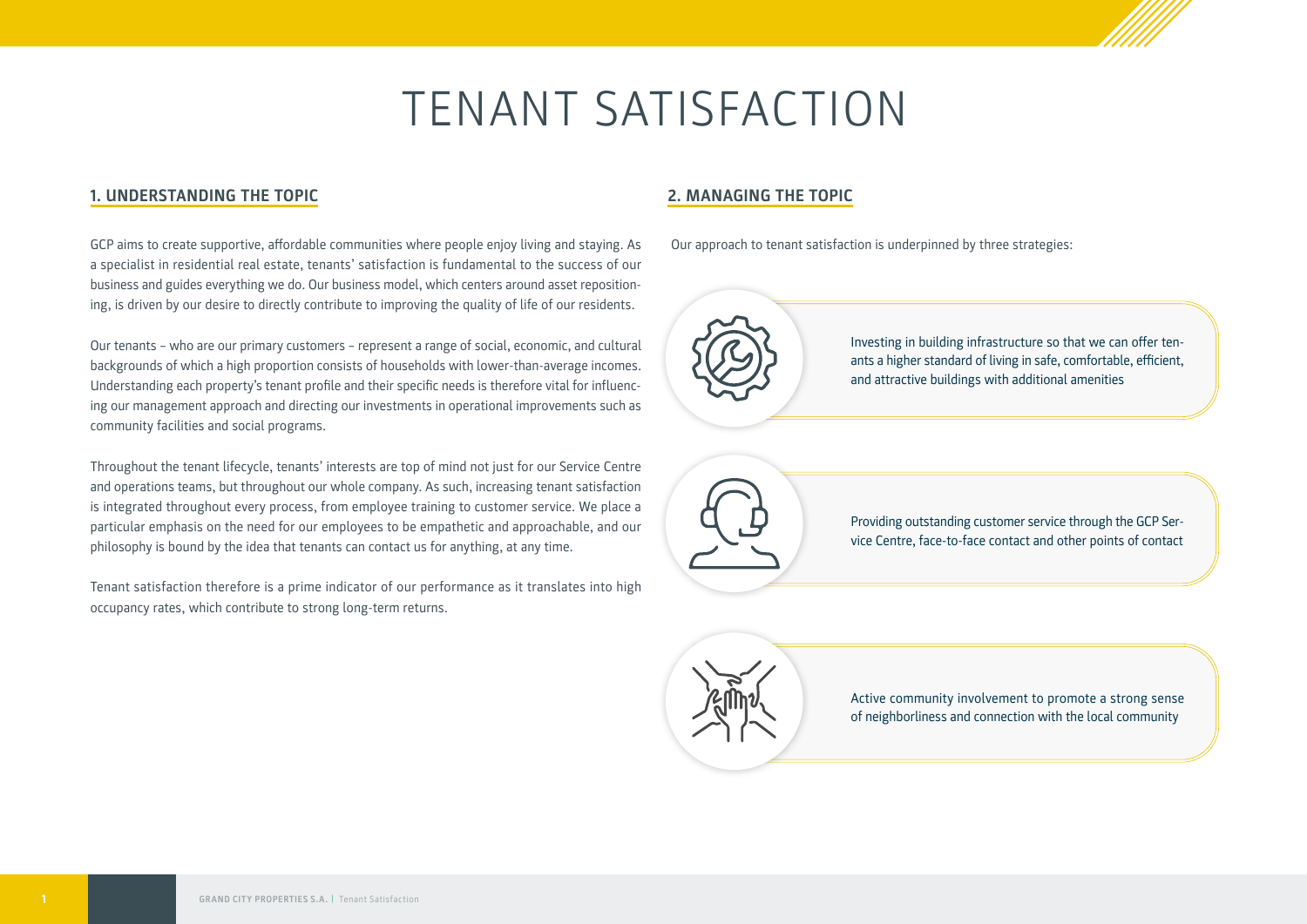The GCP Tenant Satisfaction Policy strengthens our approach and emphasizes the importance placed on tenant satisfaction at every stage of the tenant lifecycle, regardless of whether a contract is in place. Integral to the management of tenant satisfaction, the policy also details how GCP measures the satisfaction of tenants to understand performance, address any issues that may arise, and ensure the continuous improvement of our approach.

#### Tenant service

GCP's customer-led approach begins at the very start of the individual tenant journey. The GCP Service Centre is open for prospective tenants 24/7, with rapid response on requests for information in multiple languages and arrangement of property viewings. Thereafter it continues to be available to signed tenants for all types of day-to-day issues that require landlord assistance, throughout the duration of their occupancy.

If tenants have personal challenges, they can count on the support of GCP's Community Relations teams and on-site staff to assist in matters such as communication with schools and local authorities and overcoming language barriers. Through the course of their tenancy, GCP's customers benefit from the rollout of structural improvements within their building, and the ability to co-create and participate in social activities for their residential community.

We seek to constantly surprise our tenants with a continuously improved service that exceeds what has become standard expectations, for example, through our tenant loyalty program, which issues shopping discounts for new tenants and loyalty points for existing tenants who can exchange them for vouchers. In keeping with our commitments to reduce our environmental impact and to encourage sustainable lifestyle choices, we have initiated a scheme by which tenants can receive points on their loyalty account for switching to a renewable electricity provider.

Accelerated by COVID-19 due to restrictions on in-person contact, we have intensified our engagement with tenants through digital channels during 2021, including through the launch of our loyalty program on the GCP tenant app. We have found that the increased use of digital communication and workflow saves time and costs for our company and our tenants. It has enabled us to reach and respond to our tenants quicker and, when applied to our letting and invoicing processes, it offers a fast, transparent, and paperless solution to agreeing contracts and approving payments. For example, 86% of tenant contracts were completed using a digital signature from September 2021 compared to 0% in 2020.

We have also maintained digital services that were implemented in 2020 as a result of COVID-19, including digital tenant viewings, offering a live virtual tour of our apartments, a virtual 360 tour, and a pre-recorded video tour of the specific apartment that the tenant would be renting to provide a detailed view of the condition of the accommodation. At the customer's request, we also provide a virtual tour of the common areas.

At the same time, we recognize the importance of maintaining face-to-face contact with our tenants, and in 2021 we were pleased to maintain our tenant opening hours with the use of pre-booked appointments, a comfortable waiting area and application of all necessary hygiene standards. Feedback from our tenants has confirmed that they value the additional preparation and support we have offered during the pandemic.

Feedback received from tenants is used to support continual

improvement. By nature of its ticketing system, the GCP Service Centre enables us to build up a valuable dataset on service performance, which in turn helps us to eliminate sources of tenant dissatisfaction through a preventive approach and identify further ways in which we can improve living standards.

We track and review quantitative indicators of customer satisfaction on a continual basis, covering the tenant lifecycle from their first interaction with GCP as a prospective tenant, through to departing tenants when they leave one of our properties. After each service request has been closed, a survey is issued to the tenant who is asked to assess GCP's performance in terms of friendliness, reachability, quality of work conducted and time to resolution. To learn about our performance in 2021, see the Performance section below.

Our exemplary performance was acknowledged in 2021 by the receipt of Focus Money magazine's 'Best Customer Service' award, a distinction which validates GCP's approach to customer service.

# Tenant engagement and communications

In keeping with our efforts to enhance tenant satisfaction and offer outstanding customer service, we place significant importance on direct interaction and dialogue.

After GCP acquires new properties and begins to plan for structural investments, we liaise closely with tenants' associations to make sure that the improvements proposed are aligned to tenant needs. Throughout the operational management phase, tenants rely on receiving effective information, advice, and assistance from GCP as their building operator.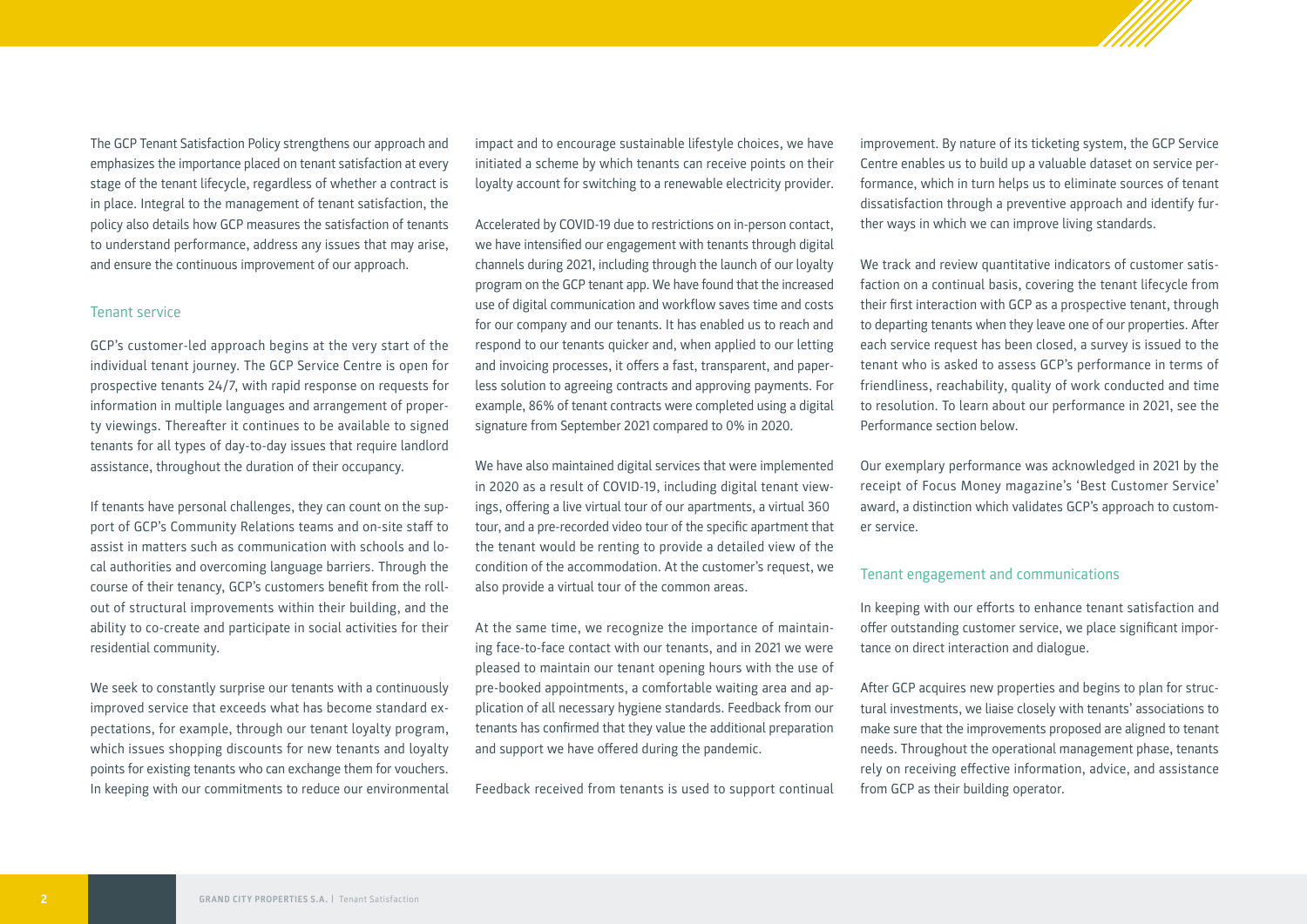GCP employees address tenants' concerns through direct interaction as well as via the GCP Service Centre. With a commitment to maintaining a 24-hour response time, the GCP Service Centre is contactable via toll-free numbers, by email, the GCP app, the GCP Portal and various 'chat' platforms. It uses a ticketing system developed by GCP that enables all tenant concerns to be documented and addressed consistently. To ensure wait times are kept to a minimum, our goal is to answer 95% of calls in under 20 seconds. To deliver first class service even at peak times, tenants can decide to receive a call-back. In addition, to ensure the utmost convenience, tenants can create service requests through the GCP app, track the progress of the request and reopen the case if required.

The successful running of the GCP Service Centre and other tenant engagement channels is heavily contingent on the ability of our staff to listen and respond effectively, and to cultivate open communication and trust. Hence customer service excellence is a core aspect of staff training. All new employees in the GCP Service Centre receive one month's training in-house, immersed in GCP's theory and practices, involving shadowing experienced staff, 'role play' calls and training in conversational standards. Continuous training is part of the job for all staff, including monitoring from 'call listeners' and group debriefs in a convivial atmosphere. Customer service is also an integral part of GCP's Leadership Program, reinforcing GCP's visible management commitment to utmost professionalism in service.

Our Service Centre boasts TÜV certifications for Proven Service Quality, re-certified by the TÜV Nord in March 2022, and Quality Management (DIN EN ISO 9001:2015). The quality management certification, re-confirmed by the independent auditor TÜV Profi Cert Hessen in February 2022, provides assurance that the

Service Centre is being managed on a very rigorous basis with regards to stakeholder engagement, risk management and continual improvement. Due to the COVID-19 pandemic, the re-audit was done remotely, and the auditor commended GCP on its technical ability in this regard, which resulted in a fully frictionless re-audit process.

In our role as asset owner and property manager, GCP can generate significant added social value by enhancing tenants' living conditions. GCP's asset repositioning strategy – from asset selection and acquisition through to our active management approach – is geared towards the development and improvement of residential concepts and in particular the creation of family-friendly living environments. In the first instance, we source assets which offer potential for structural improvement and higher quality management. Information about a property's tenant profile as well as demographic and social indicators within the surrounding neighborhood are considered as part of GCP's due diligence assessments, helping to inform the Company's investment approach and management of social risks, which could infringe on tenants' quality of life. These structural investments and operational improvements enhance residents' health and wellbeing and foster a greater sense of neighborliness that benefits all tenants in a property. GCP likewise benefits through longer average lease terms as tenants often choose to stay longer in high quality housing with a strong community.

Our social engagement strategy further leverages our potential to invest in shared spaces in and around our residential assets to promote community events that boost tenant satisfaction and retention rates, as well as meeting local needs. The extent of GCP's approach is unique among the German residential sector, and we offer an extensive range of facilities and tenant events

designed to bring neighbors together, creating a sense of pride in their shared building and its surroundings, and enabling us to develop personal relationships with our customers. Community facilities like indoor and outdoor playgrounds, fitness trails, BBQ areas and tenant libraries create spaces where people can congregate and build relationships, supporting health, wellbeing and educational development. In 2021 we successfully adapted our events program in the context of the COVID-19 restrictions, maintaining our high-quality service through innovative and compelling digital and remote events based on seasonal celebrations, which attracted an increasing number of participants throughout the year (see the Performance section for more information).

By working closely with local authorities, policymakers, and non-profit organizations, we also channel investments towards services and infrastructure that can bring the greatest benefits to residents. One example is our cooperation with local non-profit organizations that provide educational assistance as well as general care for children living in our properties. GCP supports these organizations by offering rent-free access to housing units or commercial space, as well as furniture, equipment, and funds to cover operational costs.

We also provide cash and/or in-kind funding to local organizations that deliver social benefits to tenants and the wider community in neighborhoods where we are present. Examples include playgrounds or sports pitches, as well as funding services such as educational support programs, sports clubs, and social network groups. GCP currently lets 20 units rent-free and three units at a reduced rent (with the majority also being provided with free utilities) for social and/ or charitable purposes, equivalent to a donation of approximately €135,000 p.a. in unexploited rental income.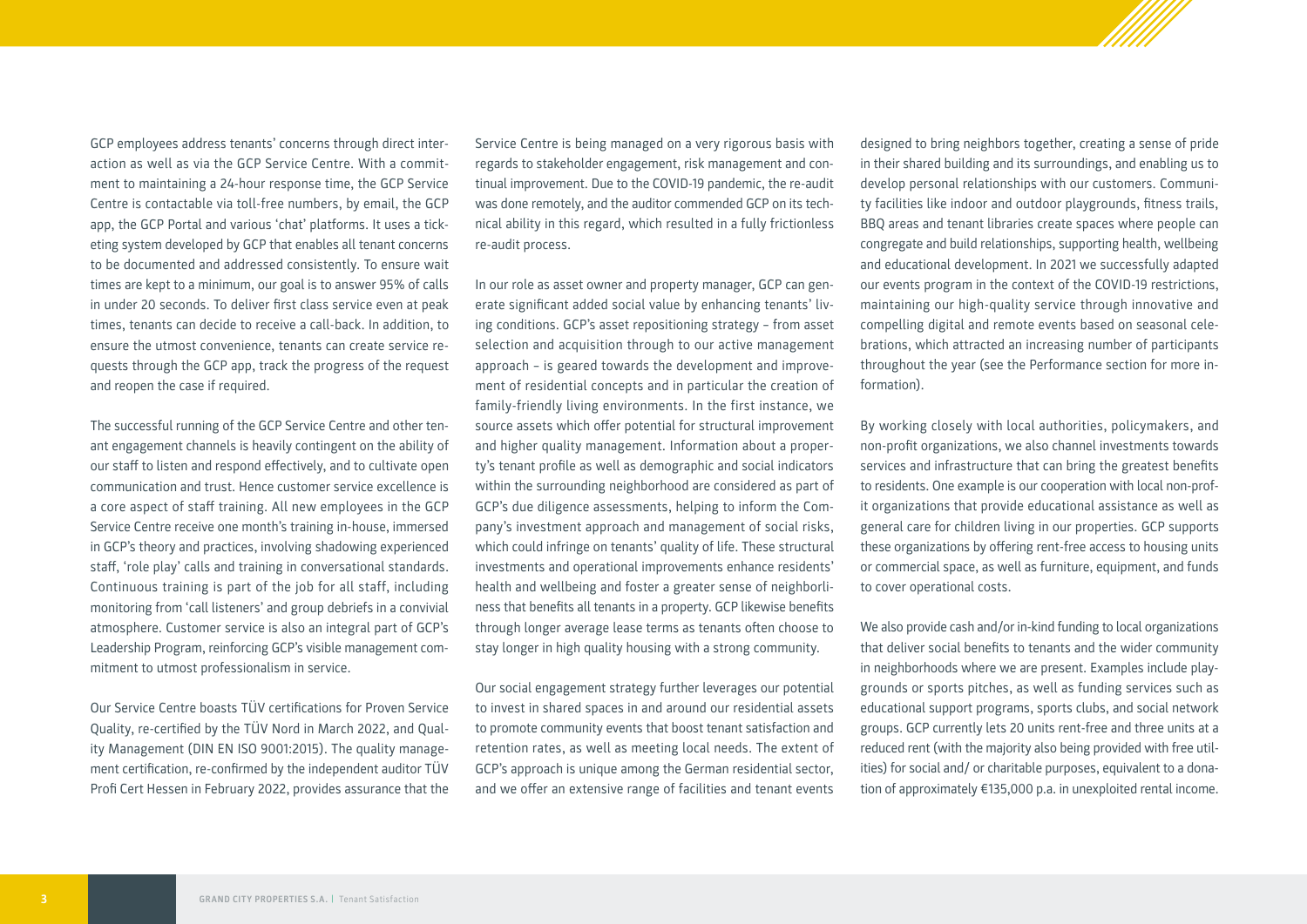

## **3. PERFORMANCE**

#### **Long-term Goals and 2021 Performance**

To guide the implementation of our sustainability strategy and track our progress, we have developed several long-term goals that we are continuing to work towards:

- **●** Create a high standard of living at our properties through safe, attractive buildings, active community building and engaged customer service
- **●** Retain residents by actively fostering tenant loyalty, by creating supportive, affordable communities where people enjoy living and staying
- **●** Continually enhance tenant satisfaction levels regarding all assessment areas

There are several key figures that we track on a yearly basis to monitor our performance and contribute to our long-term goals:



We continued to invest in upgrading our apartments and outside space during 2021, increasing our spending on the latter by 42%. Our EPRA Vacancy Rate, a key indicator of our tenant's satisfaction, remained strong with the vacancy rate decreasing by 1.1% on a like-for-like basis over the past year, which indicates more of our tenants are choosing to stay longer in our properties.

As evidence of the validity of our customer service approach, in 2021 GCP was rated 4.83 (out of 5) for Service Centre friendliness, 4.82 for reachability, 4.75 for quality of work and 4.75 for resolution time, an improvement in all areas compared to 2020. Our strong performance is also within the context of ongoing disruptions, challenging working conditions and higher than usual levels of stress for our tenants due to COVID-19. Our target is to improve our score across all indicator's year-on-year, aiming for a minimum performance of 4.5, and to answer 95% of calls within 20 seconds.

In addition to our KPIs, in 2021 we continued to work towards establishing a tenant loyalty program. Below, we have described the progress against this target:

| 2021 Target                              | <b>Status</b> | <b>Progress</b>                                                                                                                                                                                                                   |
|------------------------------------------|---------------|-----------------------------------------------------------------------------------------------------------------------------------------------------------------------------------------------------------------------------------|
| Develop a loyalty<br>program for tenants | Achieved      | In 2021, we donated €159,829 of funds in support of social<br>projects through the Grand City Properties Foundation,<br>marking a 25% increase in comparison with 2020 (see 'Signi-<br>ficant activities') for more information). |